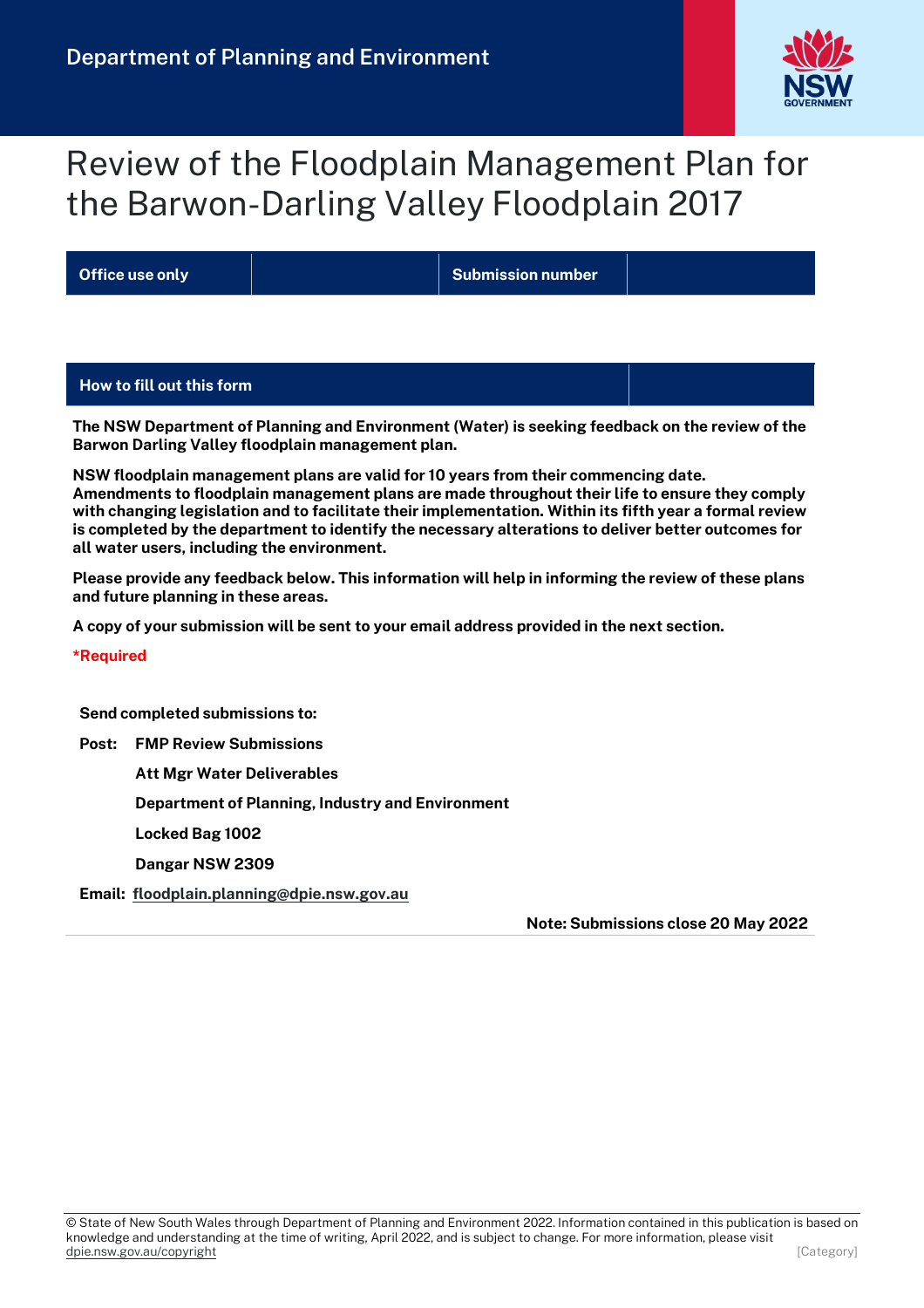

#### **How to fill out this form**

#### **Information on privacy and confidentiality**

**The NSW Government will consider all submissions received. The Government values your input and accepts that information you provide may be private and personal.**

**If you want your submission or your personal details to be treated as confidential, please indicate this by ticking the relevant box below.**

**Be aware that the NSW Department of Planning and Environment may be required by law to release copies of submissions to third parties in accordance with the** *Government Information (Public Access) Act 2009.* 

**If you do not make a request for confidentiality, the department may make your submission, including any personal details contained in the submission, available to the public.**

| 1. I give permission for my submission to be publicly available on the<br>NSW Department of Planning and Environment website * | $\Box$ Yes | ⊓N∩ |
|--------------------------------------------------------------------------------------------------------------------------------|------------|-----|
| 2. I would like my personal details to be kept confidential                                                                    | $\Box$ Yes | ⊟N∩ |

|    | <b>Your details</b>                                                                  |                                                                 |
|----|--------------------------------------------------------------------------------------|-----------------------------------------------------------------|
|    | 1. Email address*                                                                    |                                                                 |
| 2. | Name of<br>respondent*                                                               |                                                                 |
|    | 3. Address                                                                           |                                                                 |
|    |                                                                                      |                                                                 |
|    | 4. Contact phone<br>number*                                                          |                                                                 |
|    | 5. Are you an<br>individual or<br>representing an<br>organisation?*<br>Mark only one | $\Box$ Organisation<br>$\Box$ Individual (skip to next section) |
|    | 6. Name of<br>organisation*                                                          |                                                                 |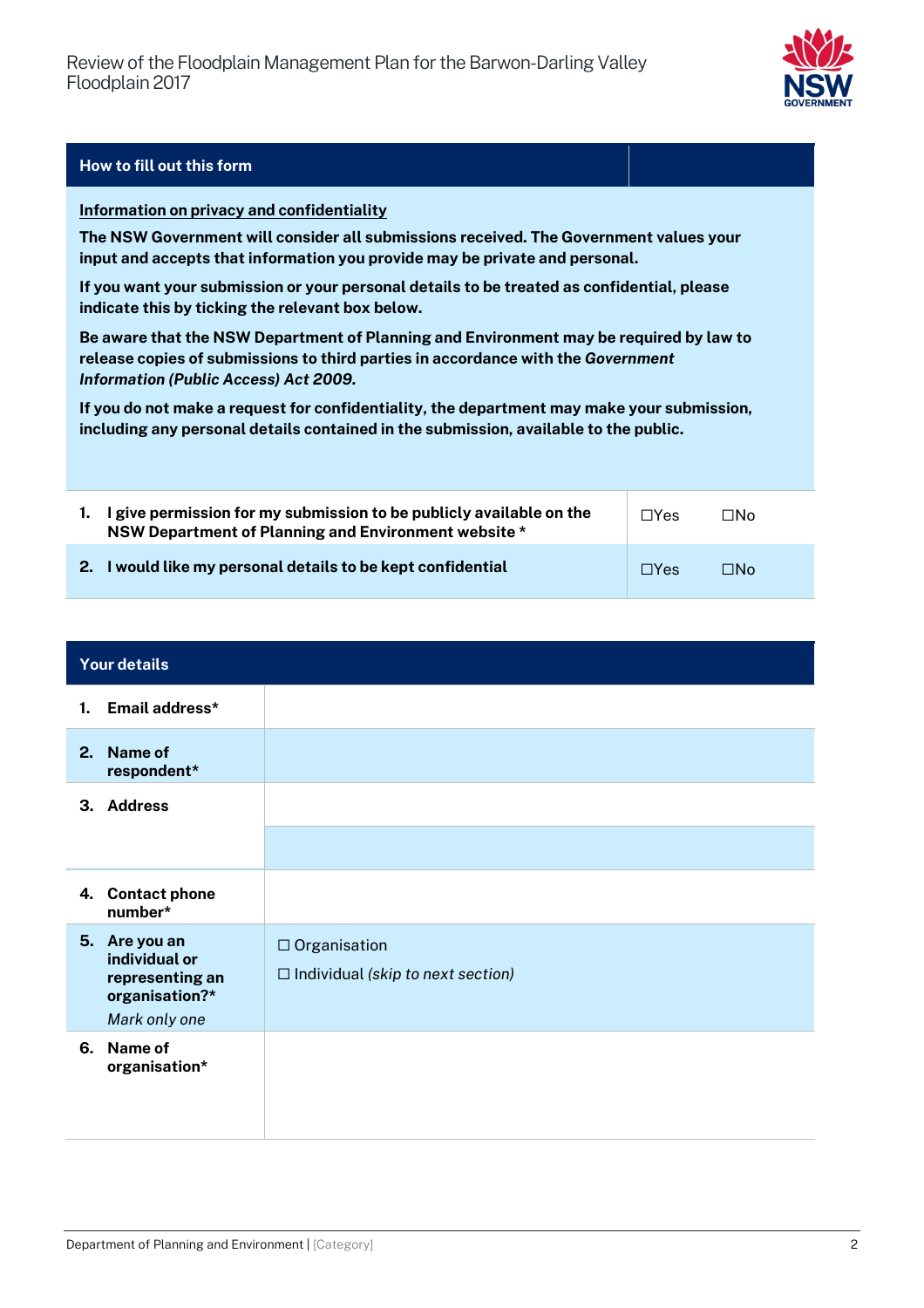

| <b>Your details</b>                                                                                        |                                                                                                   |                                                                                                          |                                        |  |  |  |  |
|------------------------------------------------------------------------------------------------------------|---------------------------------------------------------------------------------------------------|----------------------------------------------------------------------------------------------------------|----------------------------------------|--|--|--|--|
| 7. Who are you<br>representing?*<br>Mark only one                                                          | $\Box$ Government<br>$\Box$ Peak<br>representative<br>organisation (skip to<br>question 9)        | $\Box$ Irrigator (skip to next<br>section)<br>$\Box$ Water related<br>industry (skip to next<br>section) | $\Box$ Other (skip to next<br>section) |  |  |  |  |
| Government<br>organisations<br>8. What level of<br>government<br>organisation are<br>you?<br>Mark only one | $\Box$ Commonwealth<br>$\Box$ NSW<br>$\Box$ State – other<br>$\Box$ Local<br>Skip to next section |                                                                                                          |                                        |  |  |  |  |
| <b>Peak representative</b><br>organisations<br>9. Who do you<br>represent?<br>Mark only one                | $\Box$ Environment<br>$\Box$ Irrigators<br>$\Box$ Indigenous<br>$\Box$ Other:                     |                                                                                                          |                                        |  |  |  |  |

### Attach extra pages if required

|    | <b>Review feedback questions</b>                                                                                                                              |
|----|---------------------------------------------------------------------------------------------------------------------------------------------------------------|
| 1. | Is the floodplain<br>management plan<br>adequate and<br>appropriate for ensuring<br>the effective<br>implementation of the<br>water management<br>principles? |